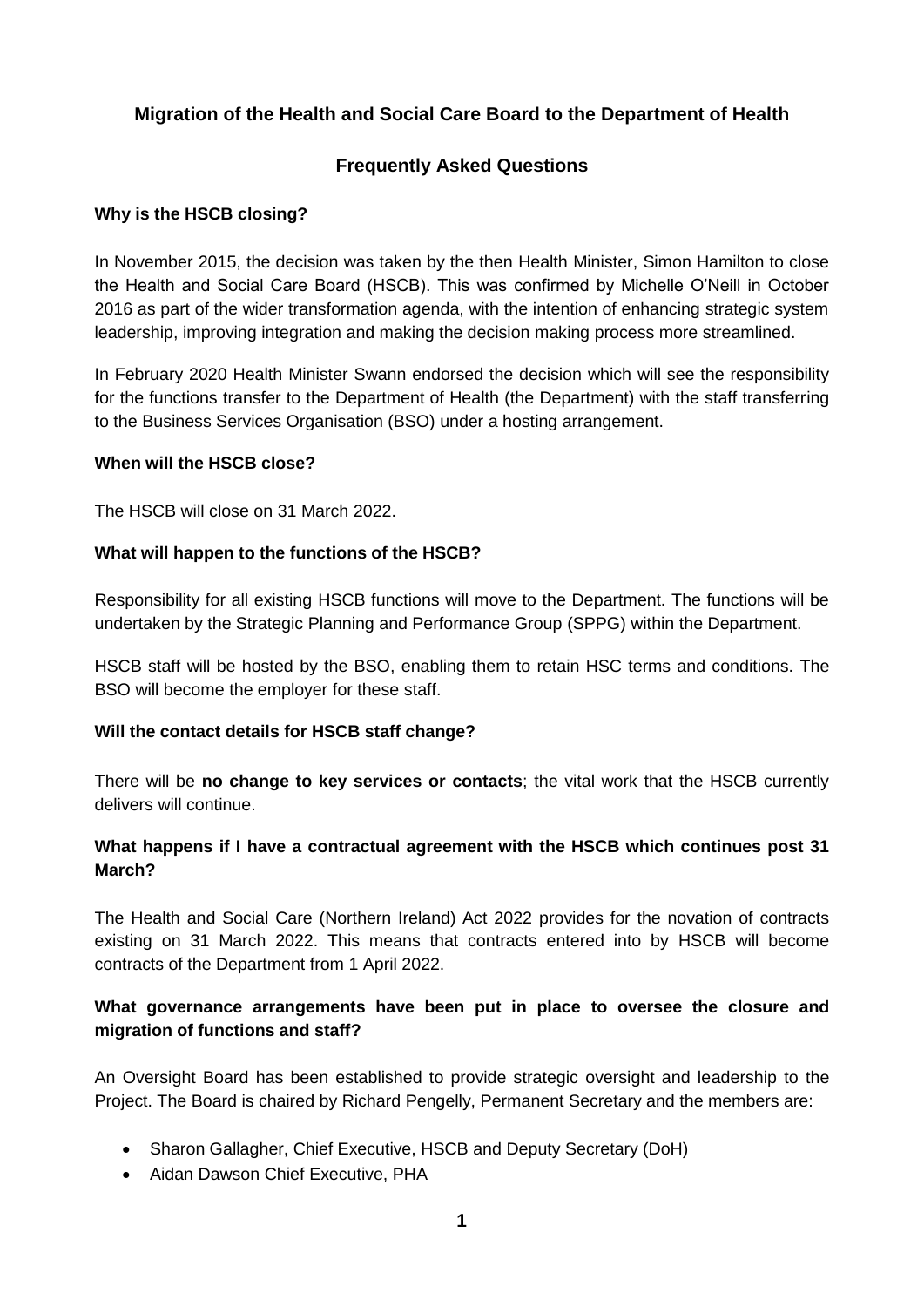- Karen Bailey, Interim Chief Executive, BSO
- Jim Wilkinson, Deputy Secretary, DoH
- Deborah McNeilly, Deputy Secretary, DoH

The Migration Project has also established a Governance Steering Group to provide strategic oversight and decision-making on issues of accountability and governance. Membership comprises senior officials from each of the impacted organisations.

### **How has the work been progressed?**

Eight Design Groups brought teams together to propose how the new structures will work in their area, building on the model agreed by the Oversight Board.

The groups cover the 8 key functional areas of the HSCB and are co-chaired by a representative from HSCB and the Department. In developing the proposals from design groups, staff and key stakeholders from the impacted organisations have been working collaboratively on how the future system will work. The focus is not on re-engineering existing processes but on improving integration between our organisations and teams.

To complement the work of the Design Groups, eight Workstreams have been established to identify and action the activities necessary to ensure a managed closure of the HSCB and the smooth transition of staff and functions from HSCB to the Department.

Business Partners have been identified to represent the Design Groups and Workstreams in project checkpoint meetings and workshops. The Business Partners provide the facility to ensure close working relationships during the transition phase through to migration on 31 March 2022.

## **How will the hosting arrangement with BSO work?**

The Strategic Planning and Performance Group will undertake the current functions of the HSCB. Sharon Gallagher as Deputy Secretary for the Group will have responsibility for directing the Group's staff.

In the main, staff will continue to perform the same functions but working much closer with Departmental colleagues. BSO as employer will be responsible for matters such as pay and conditions and providing IT support and accommodation.

## **How will the transition of staff be managed?**

HSCB staff will become employees of the BSO. Staff will transfer on existing HSC Terms and Conditions; processes will be put in place to ensure all matters in respect of the transfer are protected:

- All relevant HSC policies and procedures will continue to apply in relation to staffing matters.
- Processes will be put in place to ensure employment matters, in respect of the transfer, are protected. BSO and the Department have worked with trade union colleagues to develop a HSCB Staff Migration Framework.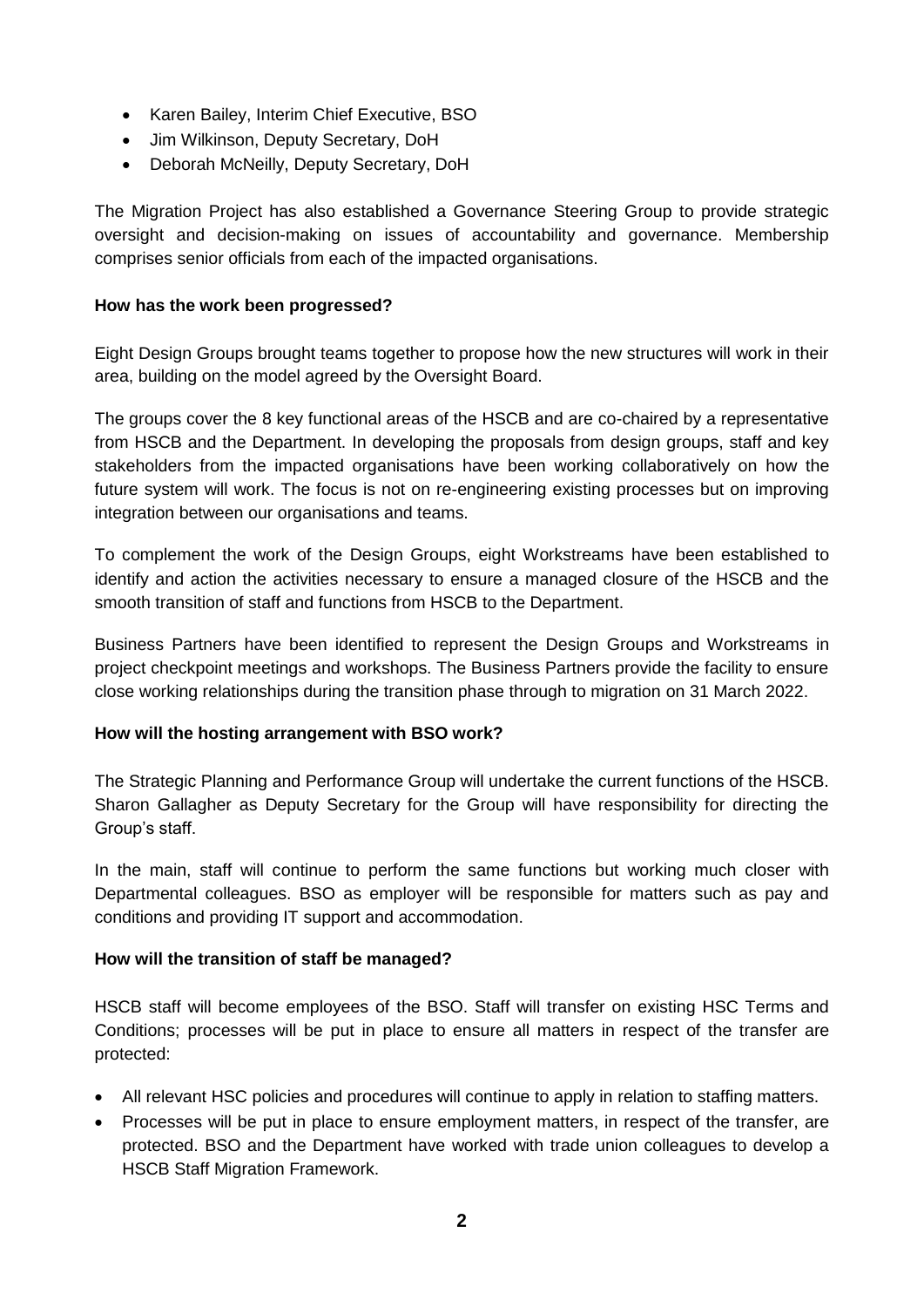## **Will there be any redundancies?**

There will be no compulsory redundancies.

### **What are the benefits of closing the HSCB?**

Closure of the HSCB is an important first step on a wider transformation journey that will look at how we plan and manage our services differently. It will streamline our structures, reducing bureaucracy and will allow for better coordination of our resource enabling the system to operate more effectively and efficiently. Other benefits include:

- Enhanced strategic decision making and planning
- Making best use of the skills of staff
- Promoting the 'one system' ethos
- Providing clarity on strategic leadership and increased accountability
- Supporting a continued focus on public and population health.

## **What is the new Integrated Care System?**

A new Integrated Care System (ICS) is being developed for NI. This system signals a new way of planning and managing health and social care services based on the specific needs of the population.

The ICS approach brings many partners together, building on the excellent partnership working cultivated by health and social care professionals, local councils, the voluntary and community sectors, patients, carers and service users. Underpinning this new model is the establishment of 5 Area Integrated Partnership Boards (AIPBs) across the region. Responsible for local health and social care planning and delivery AIPBs will use local knowledge to plan integrated and continuous services for their local communities in line with strategic direction.

The ICS NI will support people to better manage their health and wellbeing and stay healthier for longer. By bringing all partners together to plan for the health and wellbeing needs of the NI population, the ICS NI will secure better outcomes and results for all. Further information about the Integrated Care System NI, including a Factsheet and Frequently Asked Questions, is available at [http://www.hscboard.hscni.net/icsni.](http://www.hscboard.hscni.net/icsni)

## **Why are Local Commissioning Groups continuing?**

The Health and Social Care Act (2021), developed to provide the legislation necessary to dissolve the HSCB, received Royal Assent and became law on 2 February 2022. Given that the closure of the HSCB would currently see Local Commissioning Groups (LCGs) cease to exist, members of the Assembly Health Committee were keen to prevent any potential loss of local input from a legislative perspective whilst the ICS NI, and Area Integrated Partnership Boards, are developed.

Accepting that the secondary legislation pertaining to the ICS is unlikely to be laid by 31 March